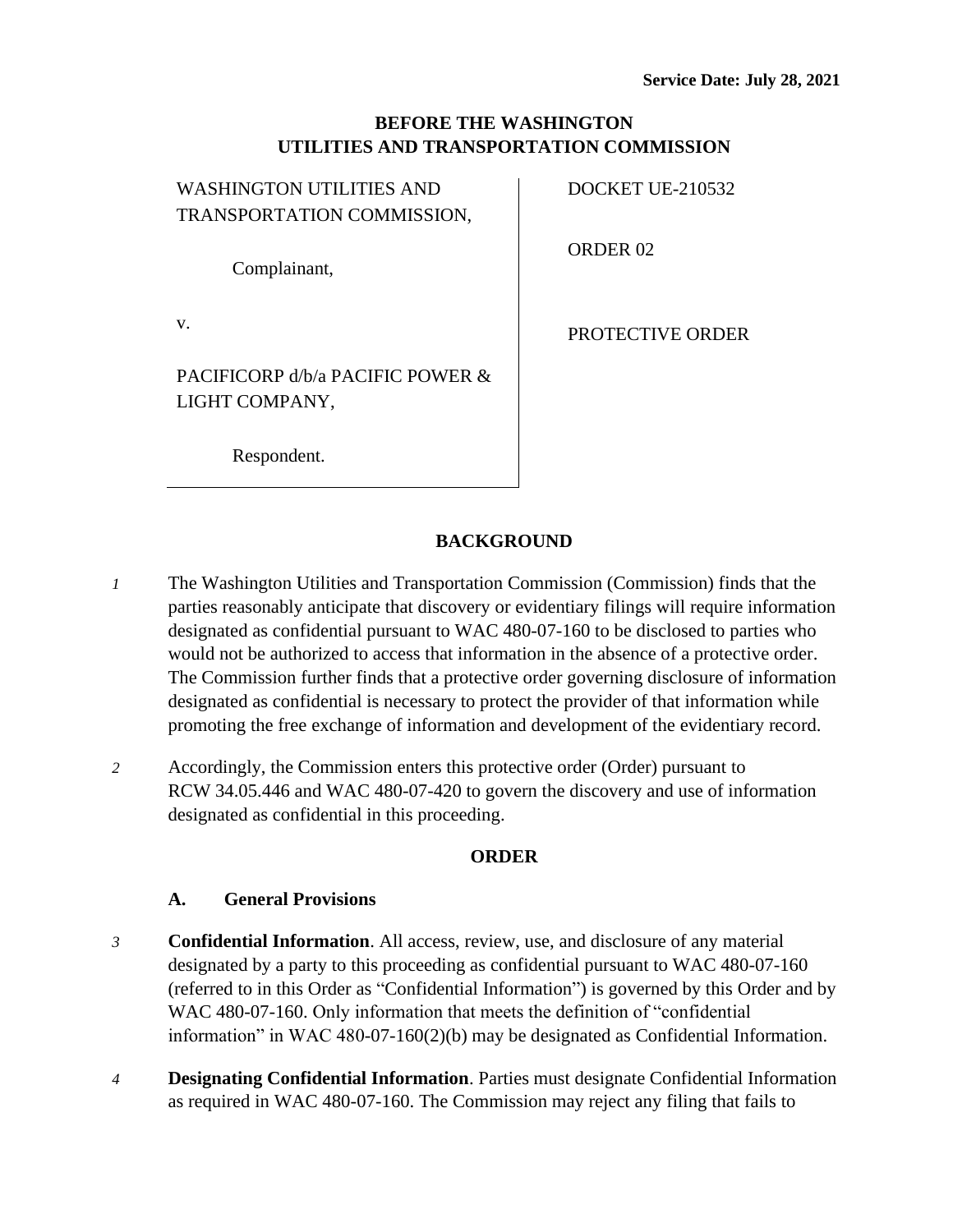#### **DOCKET UE-210532 PAGE 2 ORDER 02**

properly designate or mark Confidential Information or that designates clearly public information as confidential.

*5* **Limitation on Use**. A party or a party's counsel or expert may review, use, or disclose information designated as Confidential Information by another party only for purposes of this proceeding.

### **B. Disclosure of Confidential Information**

- *6* **Persons Permitted Access**. No person bound by this Order may disclose information designated as Confidential Information by another party to anyone other than the Commissioners, Commission Staff, the presiding officer(s), and, subject to the requirements in paragraph 7 below, counsel for each of the parties to this proceeding, each such counsel's administrative staff, and persons designated by the parties as their experts in this proceeding. No expert who requests access to Confidential Information other than members of Commission Staff or Public Counsel may be an officer, director, direct employee, major shareholder, or principal of any party or any competitor of any party unless the provider of the Confidential Information waives this restriction. Any dispute concerning persons entitled to access Confidential Information must be brought before the presiding officer for resolution.
- *7* **Non-disclosure Agreement**. Before being allowed access to any Confidential Information disclosed in this docket, each counsel or expert must agree to comply with and be bound by this Order by executing, filing, and serving Exhibit A (counsel) or Exhibit B (expert) attached to this Order (collectively, Non-disclosure Agreement). A counsel's administrative staff need not execute a Non-disclosure Agreement if counsel agrees to be responsible for any violation of this Order that results from his or her staff's conduct. If the provider of the Confidential Information objects to allowing any expert to have access to such information, that party must complete the applicable portion of the Non-disclosure Agreement for that expert, timely file it with the Commission, and serve all parties. A party waives objection to allowing access to Confidential Information to an expert who has executed a Non-disclosure Agreement if the party fails to comply with this requirement.
- *8* **Access to Confidential Information**. Parties must comply with the requirements in WAC 480-07-160 and WAC 480-07-420 when providing documents containing Confidential Information to the Commission or persons who have executed a Nondisclosure Agreement. Persons who have executed a Non-disclosure Agreement agree that they will exercise all reasonable diligence to protect Confidential Information from disclosure to unauthorized persons.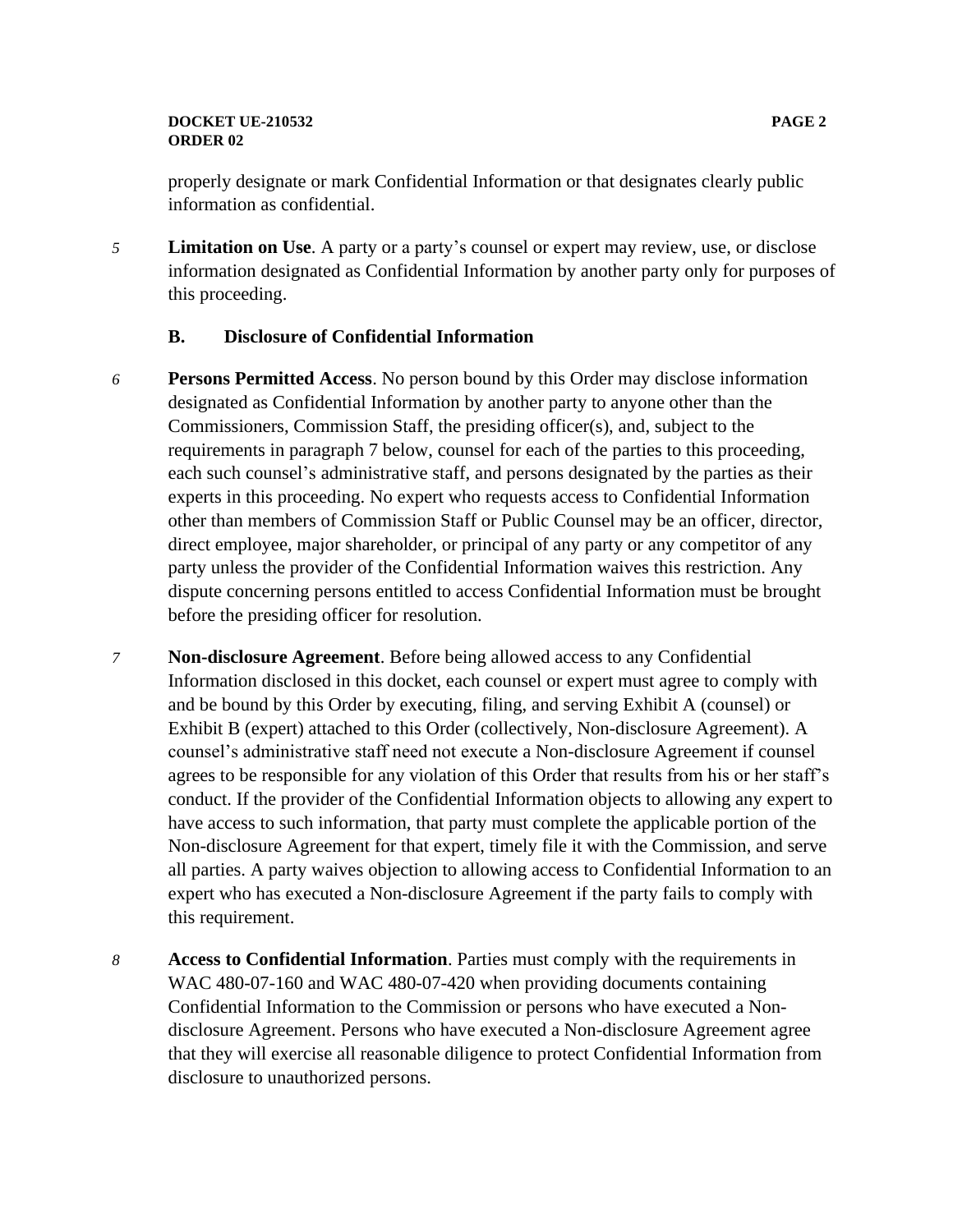#### **DOCKET UE-210532 PAGE 3 ORDER 02**

### **C. Use of Confidential Information**

- *9* **Reference to Confidential Information**. Any public reference to Confidential Information during any part of this proceeding including, but not limited to, in motions, briefs, arguments, direct testimony, cross-examination, rebuttal, and proposed offers of proof, must not disclose the content or substance of that information, directly or indirectly. To the extent not addressed in this Order or WAC 480-07-160, the parties must negotiate how best to prevent unauthorized disclosure of Confidential Information with the goal of protecting each party's rights with respect to Confidential Information while allowing all parties the latitude to present the evidence necessary to support their respective cases and to maximize the information available to the public. If the parties cannot reach agreement about how to use or refer to Confidential Information without disclosing it in violation of this Order, they must notify the presiding officer, who will determine the arrangements to protect the Confidential Information to ensure that all parties are afforded their full due process rights, including the right to cross-examine witnesses.
- *10* Counsel or other representative of any party that intends to disclose Confidential Information during oral testimony, cross-examination, or argument must give such prior notice as is feasible to the provider of that information and the presiding officer. That notice, at a minimum, must permit the presiding officer an opportunity to clear the hearing room of persons not bound by this Order or to take other action as is appropriate in the circumstances.
- *11* **Right to Challenge Admissibility**. Nothing in this Order may be construed to restrict any party's right to challenge the admissibility or use of any Confidential Information on any ground other than confidentiality, including but not limited to competence, relevance, or privilege.
- *12* **Right to Challenge Confidential Designation**. Any party by motion or the Commission on its own initiative may challenge a party's designation of information as confidential under WAC 480-07-160 and this Order. The presiding officer will conduct an *in camera* hearing to determine the propriety of the designation. The burden of proof to show that such information is properly designated as confidential is on the party that made that designation. Pending a Commission determination, the challenged Confidential Information shall be treated in all respects as protected under the terms of this Order. The presiding officer will make his or her determination orally on the record or in a written order.
- *13* If the presiding officer determines the challenged information is not entitled to protection under this Order and WAC 480-07-160, the information will continue to be protected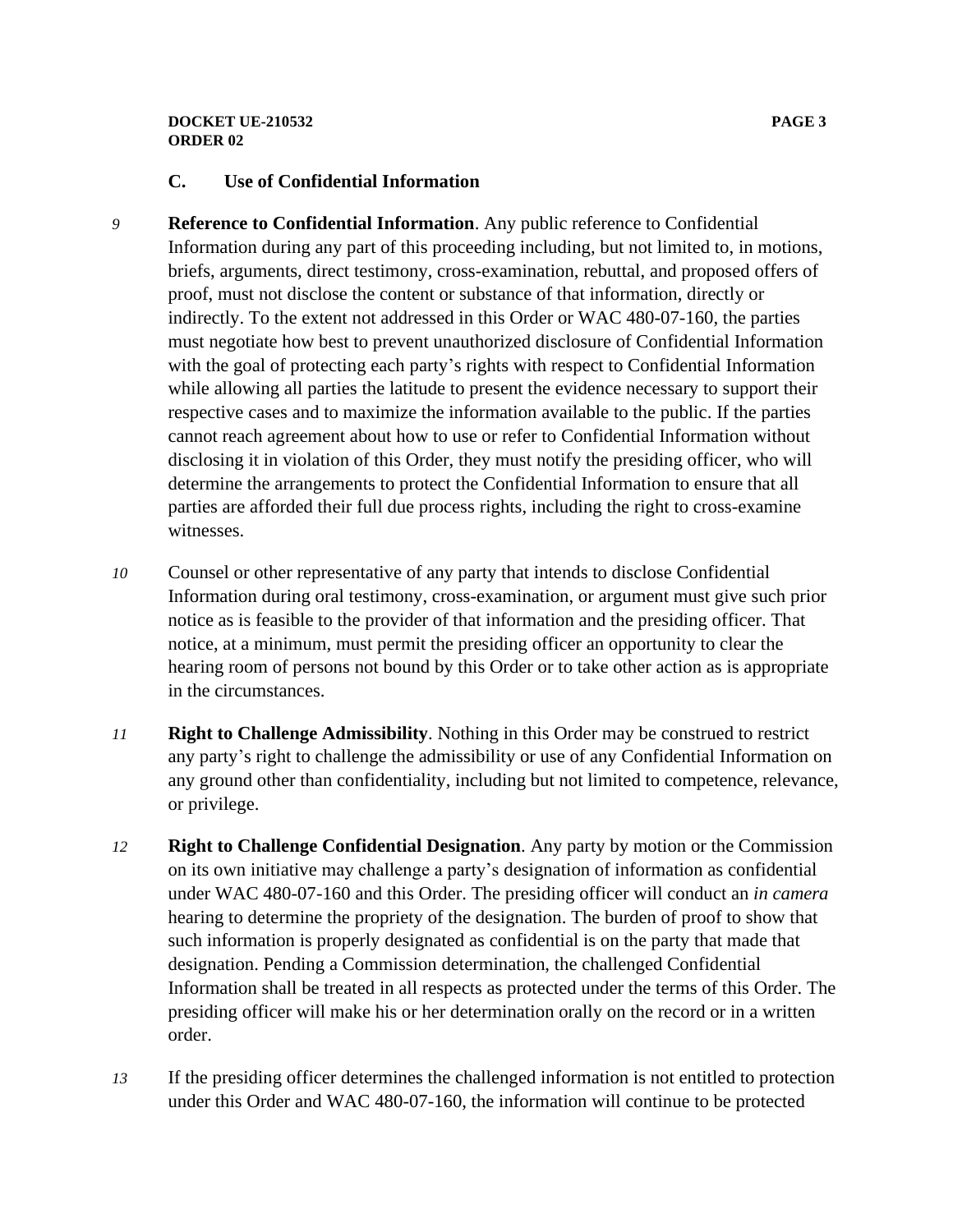#### **DOCKET UE-210532 PAGE 4 ORDER 02**

under this Order for ten days from the date of the presiding officer's determination. If a party seeks administrative review of a determination by a presiding officer other than the Commissioners within that time, the Commission will stay the determination pending an order from the Commission. If the Commission upholds the determination on review, in whole or in part, the information will continue to be protected under this Order for 10 days from the date of the Commission order. If no party seeks administrative or judicial review of the presiding officer's determination within 10 days, or if no reviewing court enters an order protecting the challenged information from disclosure within 10 days of a final Commission determination, the Commission will require the challenged information to be refiled without the confidential designation or otherwise treated as public information.

- *14* **Admission of Confidential Information Under Seal**. The portions of the record of this proceeding containing Confidential Information will be sealed for all purposes, including administrative and judicial review, unless such Confidential Information is released from the restrictions of this Order, either through the agreement of the parties or pursuant to a lawful order of the Commission or of a court having jurisdiction to do so.
- *15* **Return of Confidential Information**. Within thirty days following the conclusion of this proceeding, including any administrative or judicial review, every person who has executed a Non-disclosure Agreement and possesses or controls any Confidential Information disclosed by another party (including personal notes that make substantive reference to that Confidential Information), either must return all such Confidential Information to the party that provided it or must certify in writing that all copies and substantive references to that information in notes have been destroyed; PROVIDED, that counsel may retain exhibits that contain Confidential Information as counsel records subject to the terms and conditions of this Order.
- *16* **Freedom of Information Laws**. Until the Commission or any court having jurisdiction finds that any particular Confidential Information is not properly designated as confidential pursuant to WAC 480-07-160, the Commission expects any federal agency that has access to or receives copies of the Confidential Information to treat that information as within the exemption from disclosure provided in the Freedom of Information Act at 5 U.S.C. § 552 (b)(4); the Commission also expects any Washington state agency that has access to or receives copies of the Confidential Information to treat that information as being within the exemption from disclosure provided in RCW 42.56.210.
- *17* **Notice of Compelled Production in Other Jurisdictions**. If a person who has executed a Non-disclosure Agreement is compelled to produce documents containing Confidential Information in any regulatory or judicial proceeding by the body conducting the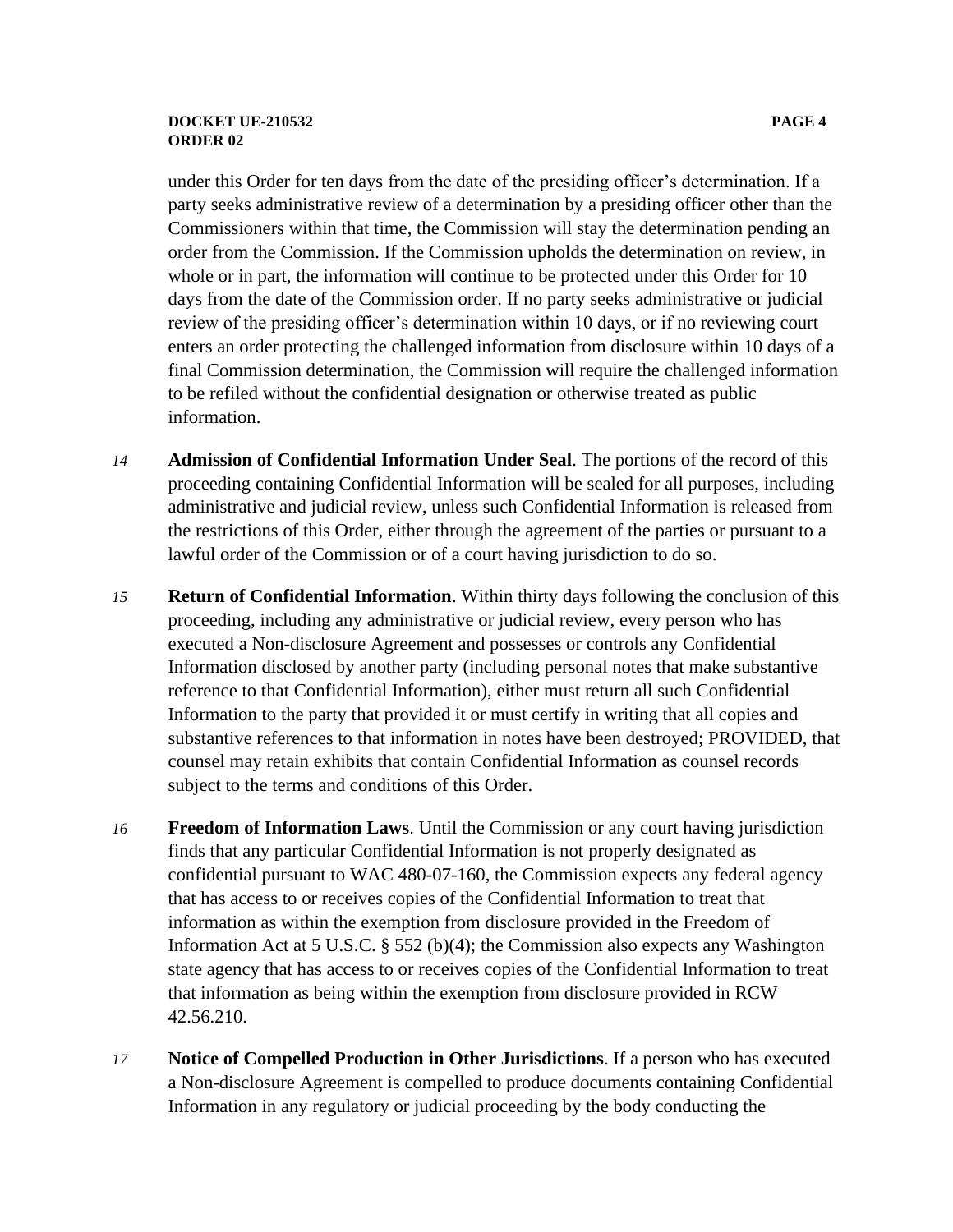#### **DOCKET UE-210532 PAGE 5 ORDER 02**

proceeding, the person must provide notice to the party that provided the Confidential Information. Such Confidential Information must not be produced for at least five business days following such notice to permit the party that provided the information an opportunity to defend the protected status of the material before the regulatory or judicial body that would otherwise compel production. Disclosure after that date, in compliance with an order compelling production, is not a violation of this Order.

- *18* **Modification**. The Commission may modify this Order on motion of a party or on its own motion upon reasonable prior notice to the parties and an opportunity for hearing.
- *19* **Violation of this Order**. Violation of this Order by any party to this proceeding or by any other person bound by this Order by unauthorized use or unauthorized disclosure of Confidential Information may subject such party or person to liability for damages and shall subject such party to penalties as generally provided by law.

DATED at Lacey, Washington, and effective July 28, 2021.

### WASHINGTON UTILITIES AND TRANSPORTATION COMMISSION

*/s/ Michael S. Howard* Michael S. Howard Administrative Law Judge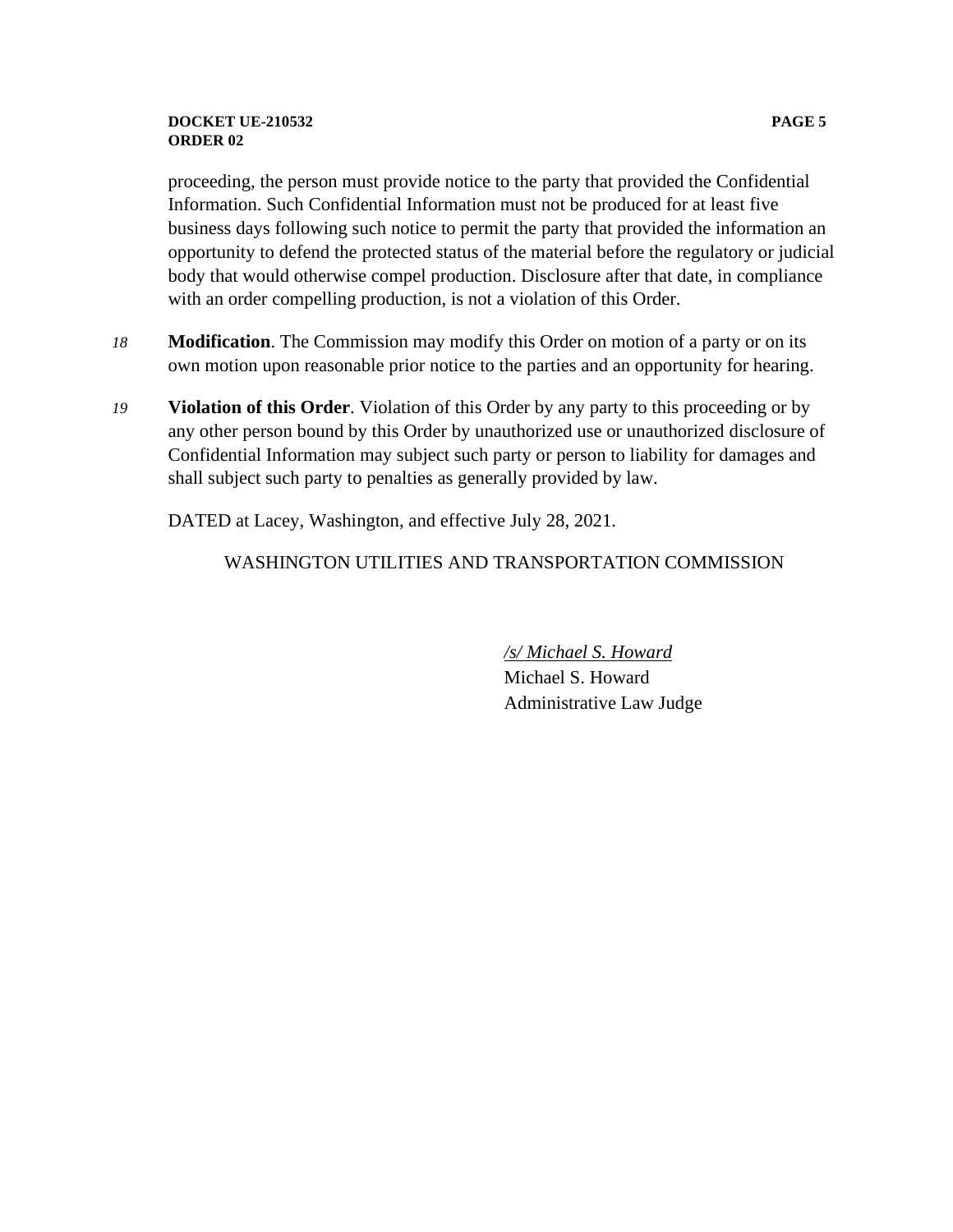### **EXHIBIT A (ATTORNEY AGREEMENT)**

## AGREEMENT CONCERNING CONFIDENTIAL INFORMATION IN DOCKET UE-210532 BEFORE THE WASHINGTON UTILITIES AND TRANSPORTATION COMMISSION

|                                                                                               | , as attorney in |
|-----------------------------------------------------------------------------------------------|------------------|
| this proceeding for                                                                           | $($ party to     |
| this proceeding) agree to comply with and be bound by the Protective Order entered by         |                  |
| the Washington Utilities and Transportation Commission in Docket UE-210532, and               |                  |
| acknowledge that I have reviewed the Protective Order and fully understand its terms and      |                  |
| conditions. I further agree to be responsible for any violations of the Protective Order that |                  |
| result from the conduct of administrative staff I allow to have access to Confidential        |                  |
| Information.                                                                                  |                  |
|                                                                                               |                  |

\_\_\_\_\_\_\_\_\_\_\_\_\_\_\_\_\_\_\_\_\_\_\_\_\_\_\_\_\_\_\_\_\_\_\_\_\_\_\_ \_\_\_\_\_\_\_\_\_\_\_\_\_\_\_\_\_\_\_\_\_\_\_\_\_\_\_

| Signature | Date |
|-----------|------|
|           |      |

\_\_\_\_\_\_\_\_\_\_\_\_\_\_\_\_\_\_\_\_\_\_\_\_\_\_\_\_\_\_\_\_\_\_\_\_\_\_\_

Address